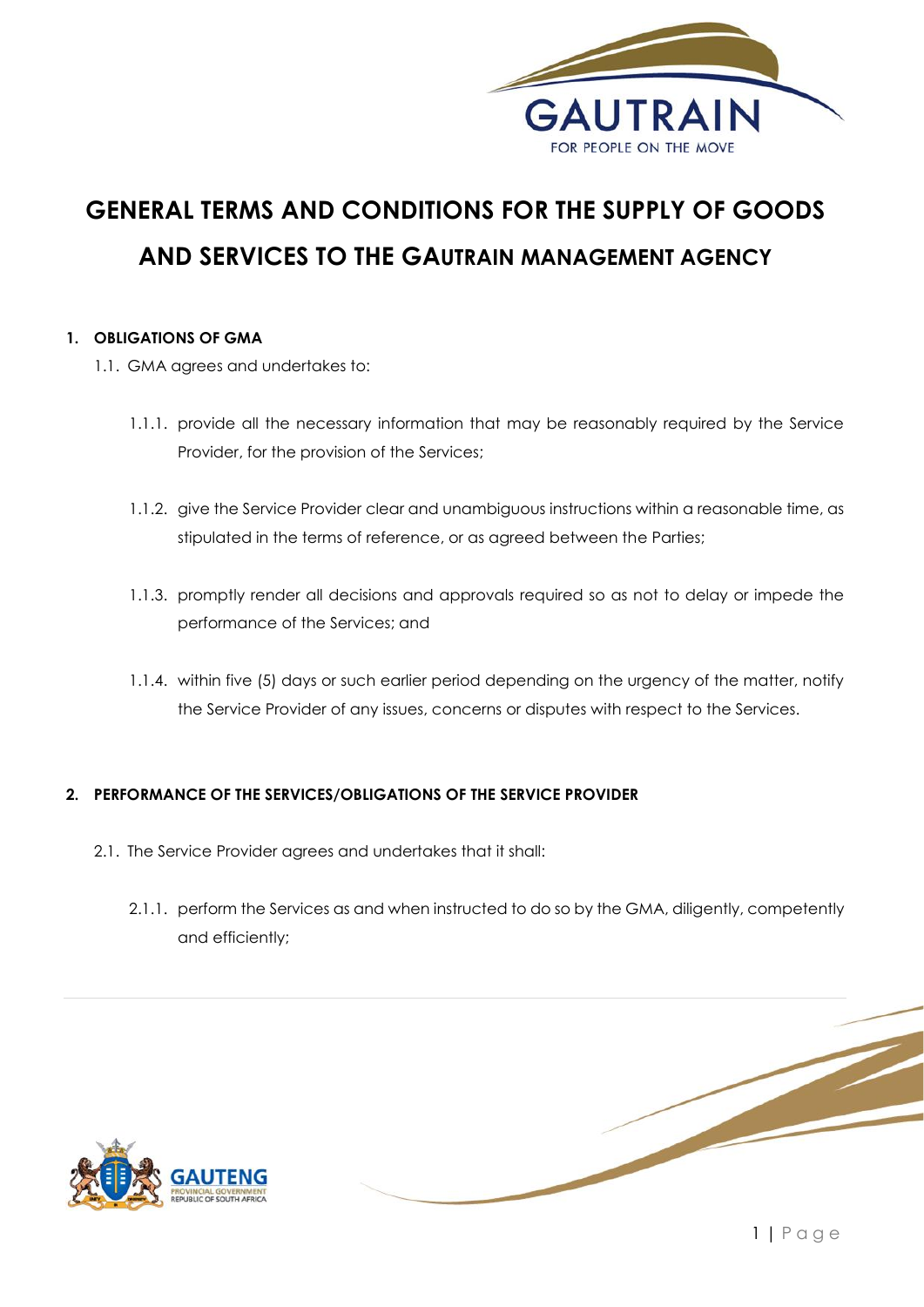- 2.1.2. allocate, when rendering the Services to GMA, the personnel it proposed to GMA in terms of its response to the GMA and/or alternative personnel with similar or more experience as personnel in its proposal may be suggested in the course of project execution subject to GMA approval;
- 2.1.3. in performing the Services, comply with the GMA's specific instructions, requests and directions as may be given by the GMA from time to time; and
- 2.1.4. display the utmost good faith to GMA at all times.
- 2.2. In providing the Services to GMA, the Service Provider shall:
	- 2.2.1. comply with the industry best practices; and
	- 2.2.2. use its best endeavors to develop and promote the business interests, reputation and goodwill of GMA in the execution of the Services.

## **3. SKILLS TRANSFER PLAN**

Where applicable:

- 3.1. The Service Provider is to implement a Skills Transfer Plan as it form part of terms of reference/scope of work to be carried out.
- 3.2. The Service Provider is to involve the GMA at all phases of the allocated work and participate with the identified person/s in the execution of its Skills Transfer Plan.
- 3.3. Failure to implement the Skills Transfer Plan will result in a material breach of this Agreement and the GMA may terminate the Services of the Service Provider.

# **4. SUPPLIER DEVELOPMENT PLAN**

4.1. Where applicable, the Service Provider shall be contractually committed to the Supplier Development implementation plan as proposed and must ensure that the relevant mechanisms and procedures are in place to allow for access to information to measure and verify the Service Provider's compliance with its stated SD commitments.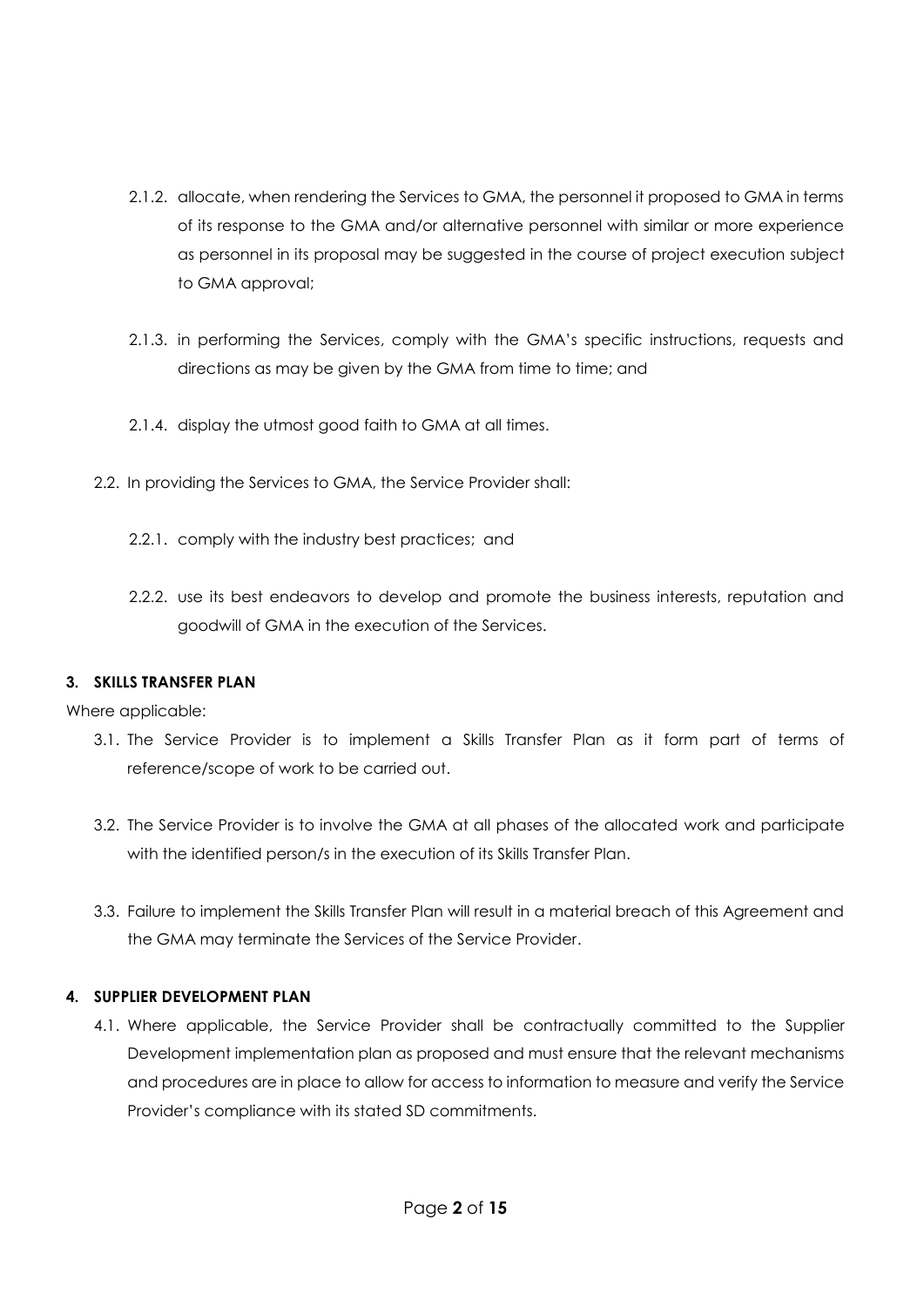# **5. PRICING**

- 5.1. In consideration for the Service Provider performing the Services in terms of this Agreement, upon milestones achieved, GMA shall pay the Service Provider, as specified in the payments schedule the service fees at the rates as agreed.
- 5.2. The Service Provider shall only raise an invoice after the GMA signs off on each of the deliverable/acceptance of satisfactory goods.
- 5.3. The Service Provider shall submit, to GMA Accounts (at invoices@gautrain.co.za), all original tax invoices for payment, together with the supporting documents provided by the GMA setting out all work done in terms of the agreed deliverables, time spent, approved disbursements (where applicable) and such other information as may be specified by GMA from time to time in writing. The supporting documents submitted are to be signed off by an authorised signatory from the Service Provider which shall be reviewed and verified by the GMA.
- 5.4. All payments due by GMA to the Service Provider in terms of this Agreement shall be made within 30 (thirty) days of receipt by GMA of the Service Provider's detailed and itemized statement of account and original tax invoice, including supporting documents.
- 5.5. The quoted rates are fixed for the duration of the Purchase Order unless otherwise agreed differently.

# **6. SUBPURCHASE ORDERS**

Where applicable**, t**he Service Provider has been awarded the Purchase Order with subcontractors specified in the bid and this shall not relieve the Service Provider from any liability or obligation under the Purchase Order.

# **7. DELAYS IN THE SERVICE PROVIDER'S PERFORMANCE**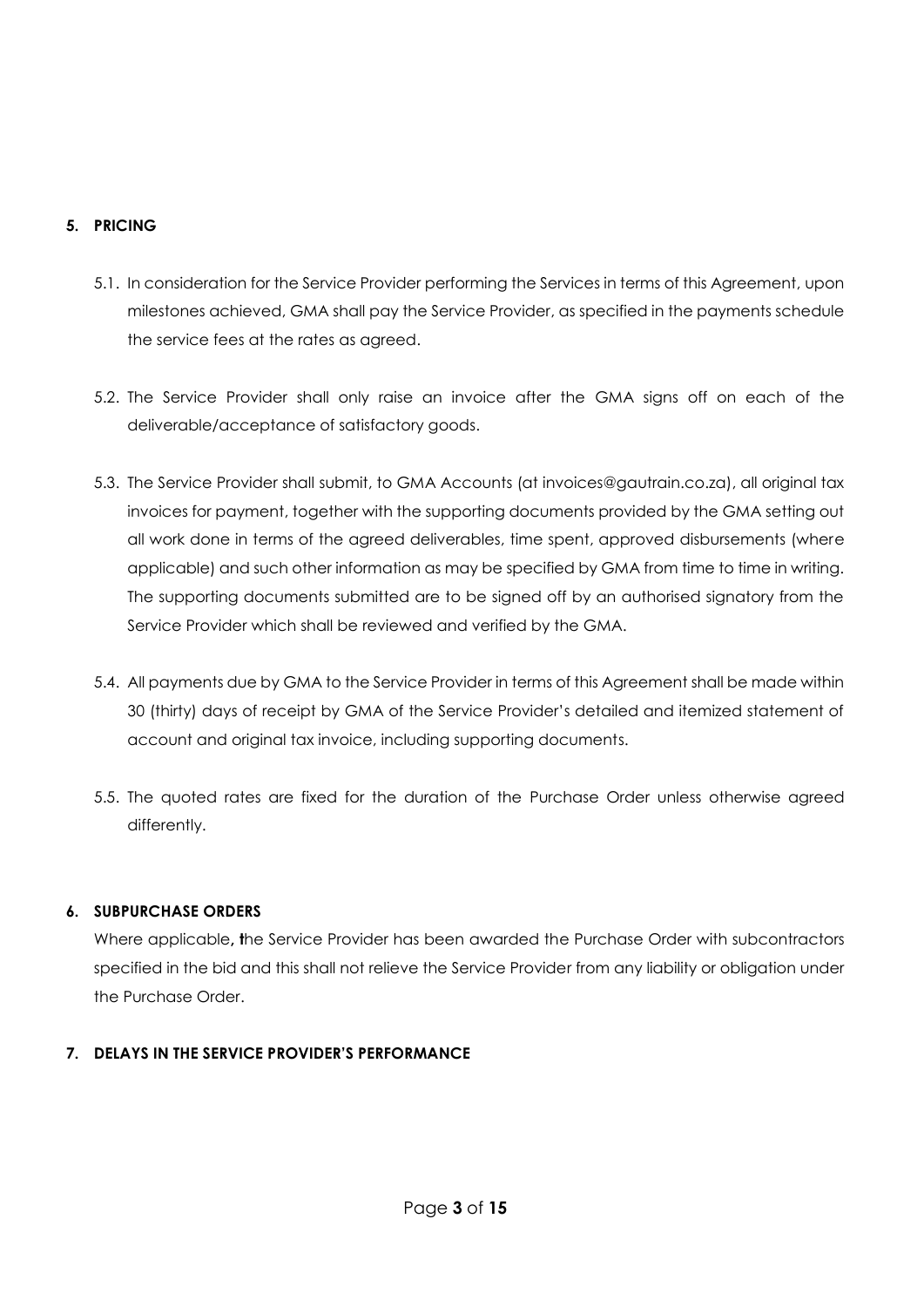- 7.1. Performance of services shall be made by the Service Provider in accordance with the time schedule as agreed.
- 7.2. If at any time during performance of the Purchase Order, the Service Provider or its subcontactor/s should encounter conditions impeding timely performance of services, the Service Provider shall promptly notify the GMA in writing of the fact of the delay, its likely duration and its cause/s. As soon as practicable after receipt of the Service Provider's notice, the GMA shall evaluate the situation and may at its discretion extend the Service Provider's time for performance, with or without the imposition of penalties, in which case the extension shall be ratified by the Parties by amendment of the delivery schedule.
- 7.3. With agreed exception, a delay by the Service Provider in the performance of its delivery obligations may render the Service Provider liable to the imposition of penalties.
- 7.4. Upon any delay beyond the delivery period in the case of Purchase Order deliveries, the GMA shall, without cancelling the Purchase Order, be entitled to purchase goods/service of a similar quality in substitution of the service not rendered in conformity with the Purchase Order at the Service Provider's expense and risk, or to cancel the Purchase Order and buy such goods/service as may be required to complete the Purchase Order and without prejudice to its other rights, be entitled to claim damages from the Service Provider.

## **8. PENALTIES**

If the Service Provider fails to render the service within the period stipulated in the Agreement, GMA shall have the right, unless otherwise agreed upon, in its sole discretion either to deduct as a penalty from the value of the Purchase Order sum an amount of 1.0% (one percent) thereof per day for the period of delay or to claim any damages or loss suffered in lieu of such penalty: Provided that where beneficial use of the completed portion is enjoyed, the penalty shall be applied to the value of the outstanding portion only.

# **9. DECLARATION OF INTEREST**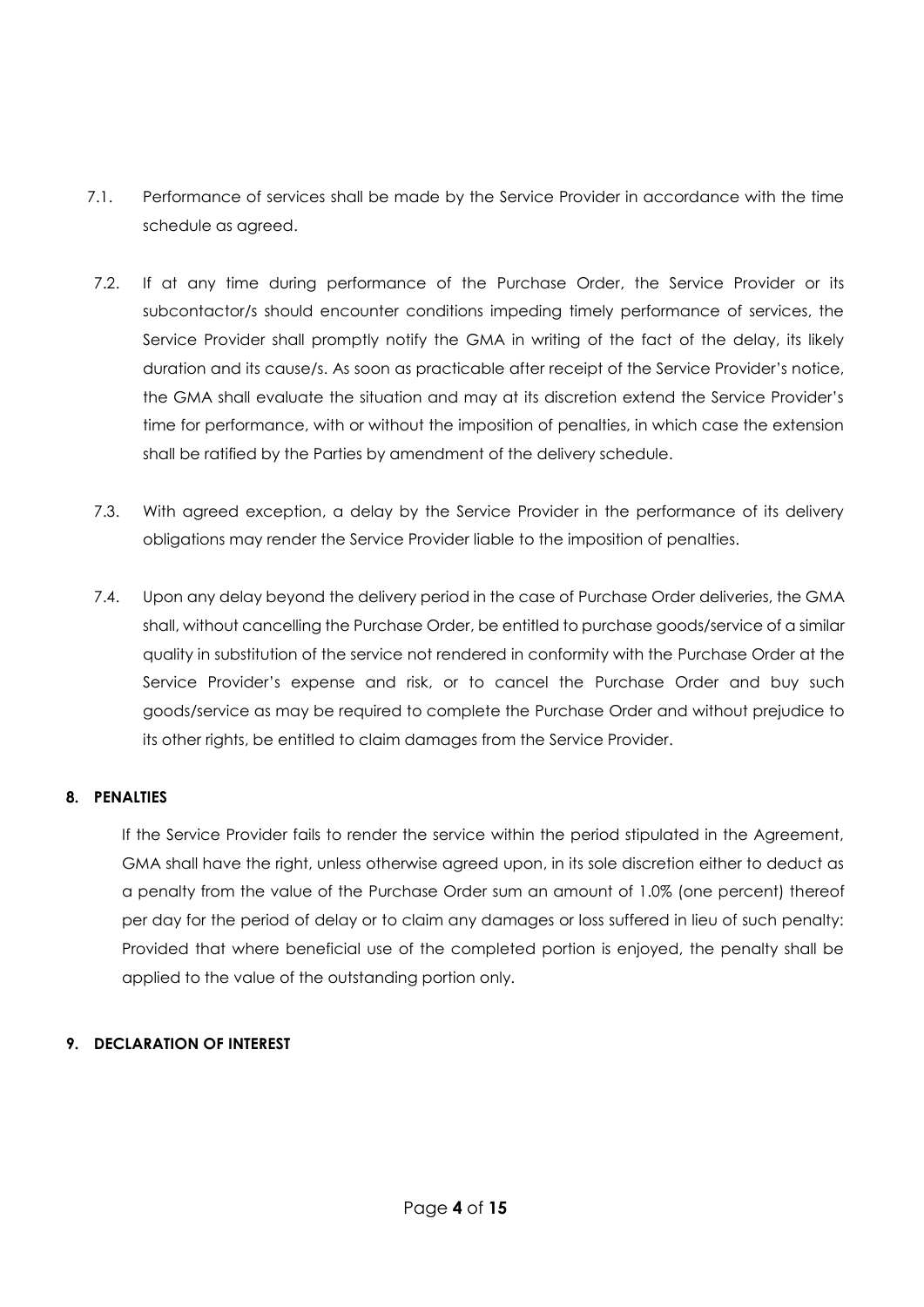- 9.1. The Service Provider is requested to submit a declaration of any interests in terms of any other involvement in the Gautrain Rapid Rail Link Project, including interests that may arise from the discharge of responsibilities arising from awarding of pending bids.
- 9.2. In the interests of ensuring provision of professional, objective, and impartial services, in the best interests of the Gauteng Provincial Government, the GMA reserves the right to disqualify a bidder, whose interests in a different capacity that may impair the Service Provider's ability to act objectively and impartially in discharging responsibilities arising from this project.

## **10. WARRANTY**

- 10.1. The Service Provider warrants to the GMA that it:
	- 10.1.1. is able to render the Services in accordance with each of the terms of this Agreement;
	- 10.1.2. is suitably qualified to provide the Services;
	- 10.1.3. shall provide the Services:
		- 10.1.3.1. with due care, skill and diligence in accordance with the standard of care;
		- 10.1.3.2. in accordance with the terms of this Agreement; and
		- 10.1.3.3. in compliance with all applicable laws and regulations.

## **11. CONFIDENTIALITY**

- 11.1. For purpose of this Agreement, "Confidential Information" means:
	- 11.1.1. the terms of this Agreement;
	- 11.1.2. information or material proprietary to or deemed to be proprietary to the Party;
	- 11.1.3. information designated as confidential by the Party;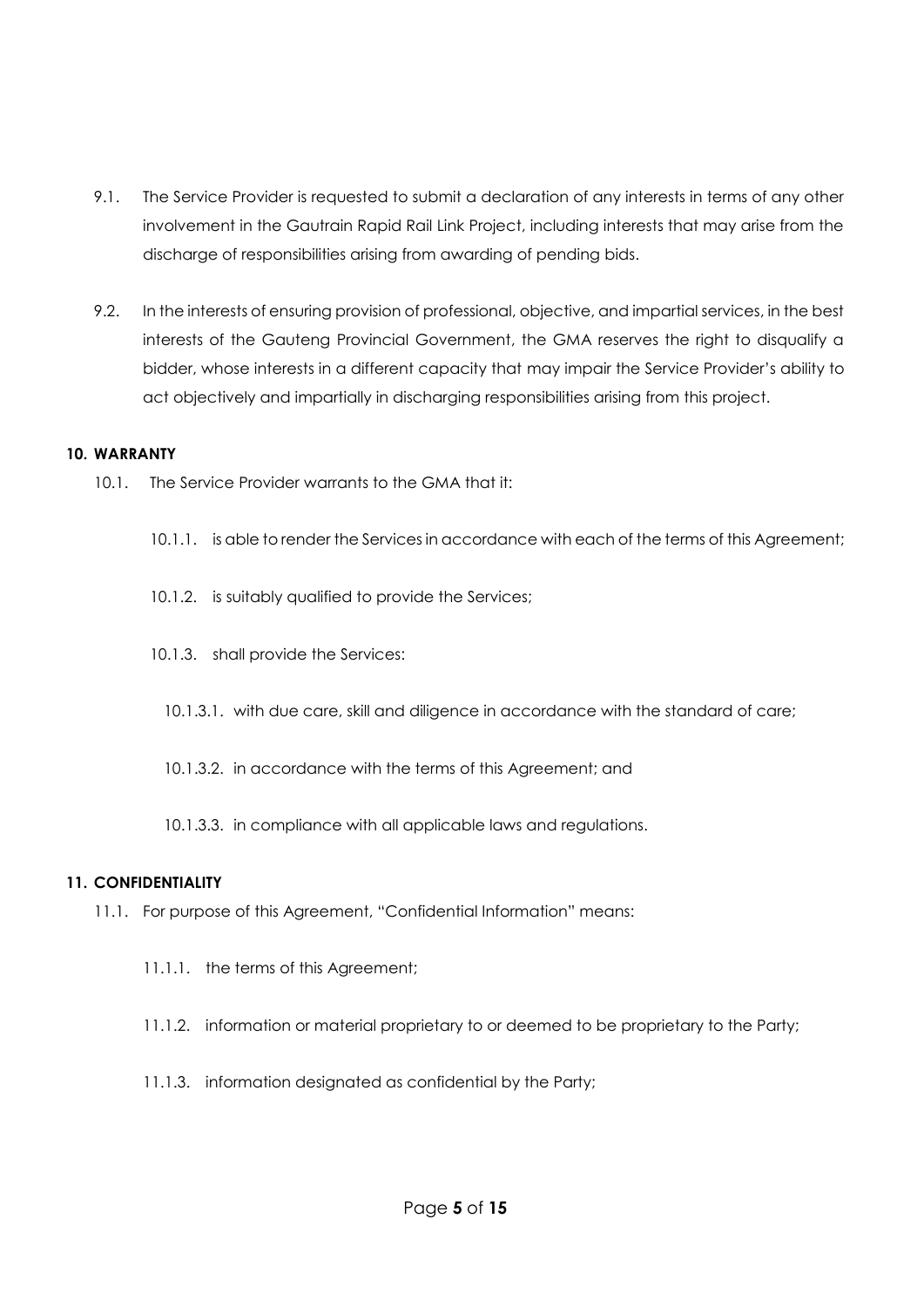- 11.1.4. information acquired by the other Party solely by virtue of provision of the Services;
- 11.1.5. trade secrets of the Parties; and
- 11.1.6. all forms of storage or representation of the Confidential Information including, but not limited to, loose notes, diaries, memoranda, drawings, photographs, electronic storage and computer printouts.
- 11.2. Confidential Information excludes any confidential information, or any portion thereof, which:
	- 11.2.1. from the date on which any of such information becomes publicly available without any breach of this Agreement by either Party;
	- 11.2.2. is disclosed to either Party by a third party without breach of this Agreement by either Party or the third party of any obligation of confidentiality or non-use towards the Parties or is furnished to a third party without restriction on disclosure or use;
	- 11.2.3. was known to either Party prior to its receipt from the other Party and was not previously acquired from either Party under an obligation of confidence;
	- 11.2.4. is developed by either Party independently of any disclosures previously made by the other Party;
	- 11.2.5. is disclosed with the other Party's prior written consent; and
	- 11.2.6. is required to be disclosed by either Party by order of the court, other legal process or other professional standard.
- 11.3. The Parties agree that Confidential Information disclosed to the other Party by the disclosing Party shall be used by the other Party solely for the provision of the Services.
- 11.4. The Parties shall carry out their obligations hereunder using the same degree of care used in protecting and safeguarding their own proprietary information.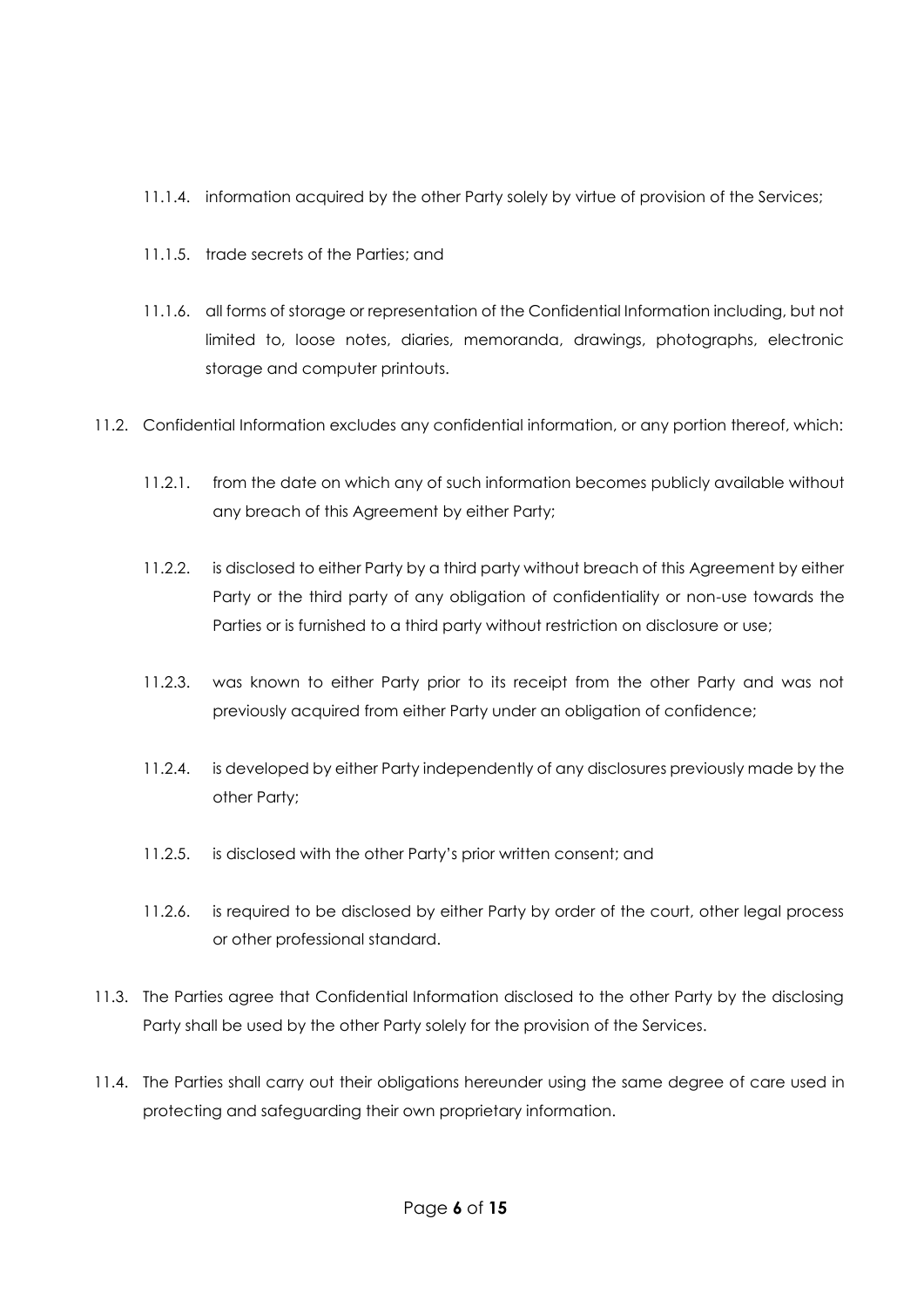- 11.5. The Parties shall not use the Confidential Information of the other Party for any purpose other than the lawful carrying out of their obligations under this Agreement.
- 11.6. The confidentiality obligations in this Clause 11 remain in effect indefinitely, provided that the obligations of confidentiality shall remain in effect indefinitely in respect of any Confidential Information that constitutes a trade secret of the Disclosing Party or is otherwise proprietary to the Disclosing Party.

# **12. CHANGE MANAGEMENT**

- 12.1. If any of the following events or circumstances occurs (each, a "*Change Event*"), the Service Provider will be entitled to a Change Order (as defined below):
	- 12.1.1. the Service Provider is requested to perform any services that are not expressly included in the Services ("*Additional Services*");
	- 12.1.2. the Service Provider is unable to perform the Services in accordance with the agreed schedule for any reasons that are outside of the Service Provider's control;
	- 12.1.3. any of the information provided by GMA in connection with the Services or the Project prior to the date of the Agreement is determined to be incomplete or inaccurate in any material respect;
	- 12.1.4. there is any material change to the project or the related facilities; or
	- 12.1.5. there is a force majeure event or a change in any applicable laws, regulations or rules or the interpretation thereof.
- 12.2. Notwithstanding the foregoing, (a) the Service Provider will not be entitled to a Change Order to the extent that a Change Event results from a breach by the Service Provider of the Service Provider's obligations under the Agreement.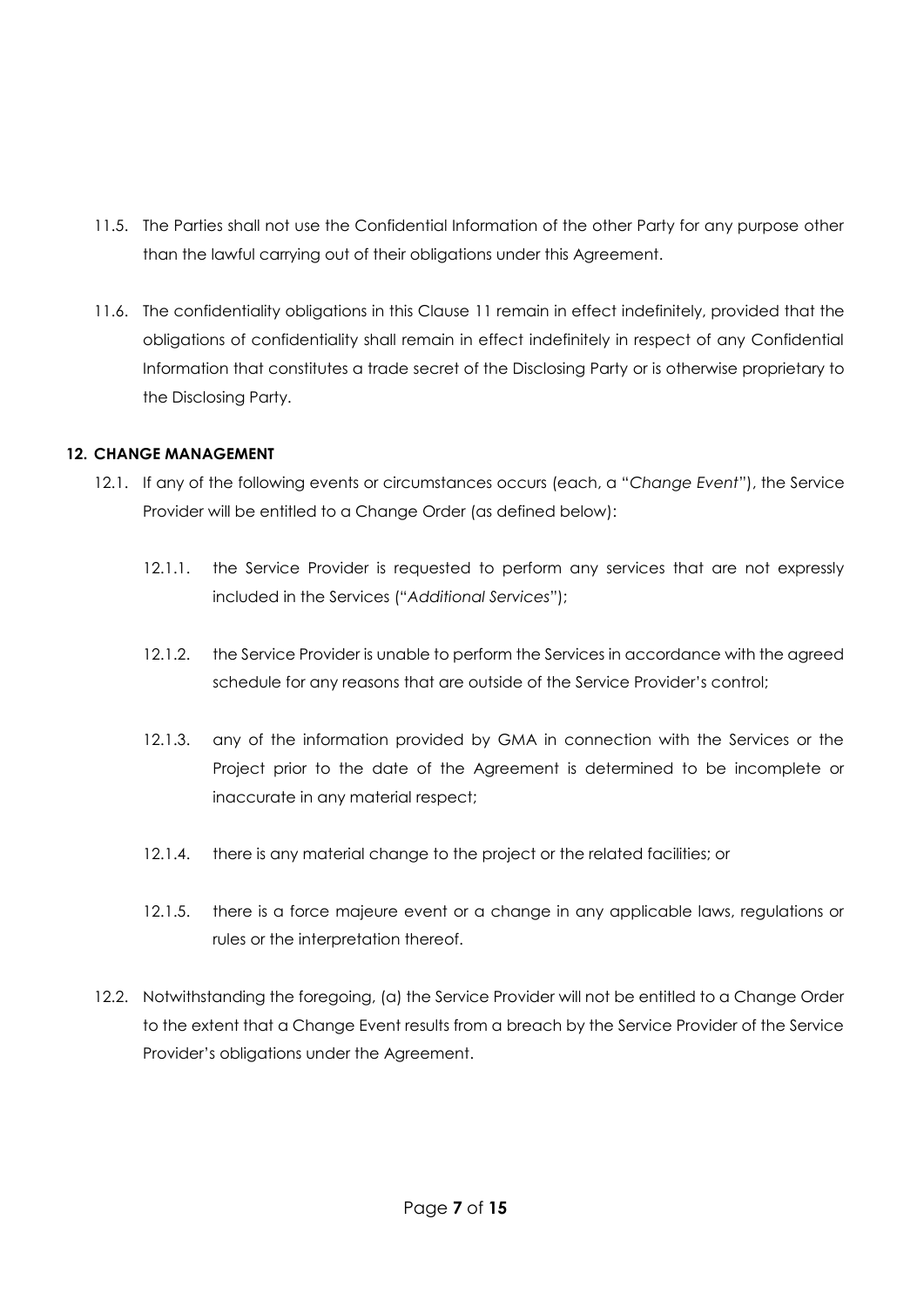12.3. A "*Change Order*" means a written agreement between the Parties modifying the terms of the Agreement, including price and schedule, to the extent fair and reasonable in the circumstances as a result of the occurrence of a Change Event. If either Party submits a Change Order request to the other Party, the other Party shall, within seven (7) days or receipt of the request, either accept the request and enter into the related Change Order or provide detailed written reasons for rejecting the request. No work must proceed without official approval of Change Order by GMA. .

## **13. BREACH AND TERMINATION**

- 13.1. Should either of the Parties fail to comply with any provision of this Purchase Order, the innocent Party shall send a letter of demand to the other Party (a party in default and hereinafter referred to as the Defaulting Party), demanding compliance with such provision and should the Defaulting Party, after a period of fourteen (14) days of the date of receipt of such written notice, remain in default, the innocent Party shall be entitled to, without prejudice to any other rights it may have:
	- 13.1.1. claim specific performance from the Defaulting Party and/or claim such damages as it may have suffered; or
	- 13.1.2. discharge and execute the Defaulting Party's obligations on its behalf and recover the costs and disbursements incurred in respect thereof from the Defaulting Party; or
	- 13.1.3. cancel this Purchase Order forthwith and claim all damages that it may have suffered from the Defaulting Party.
- 13.2. Either Party may terminate this Purchase Order forthwith by a written notice to the other, effective from the date of Service of such notice, if:
	- 13.2.1. there is a persistent breach by the other Party of any provisions of this Purchase Order which expressly entitles the Party not in breach to terminate the Purchase Order; and
	- 13.2.2. there is a material breach by the other Party of any provisions of this Purchase Order which is not remediable, or if it is remediable has not been remedied within 30 (thirty)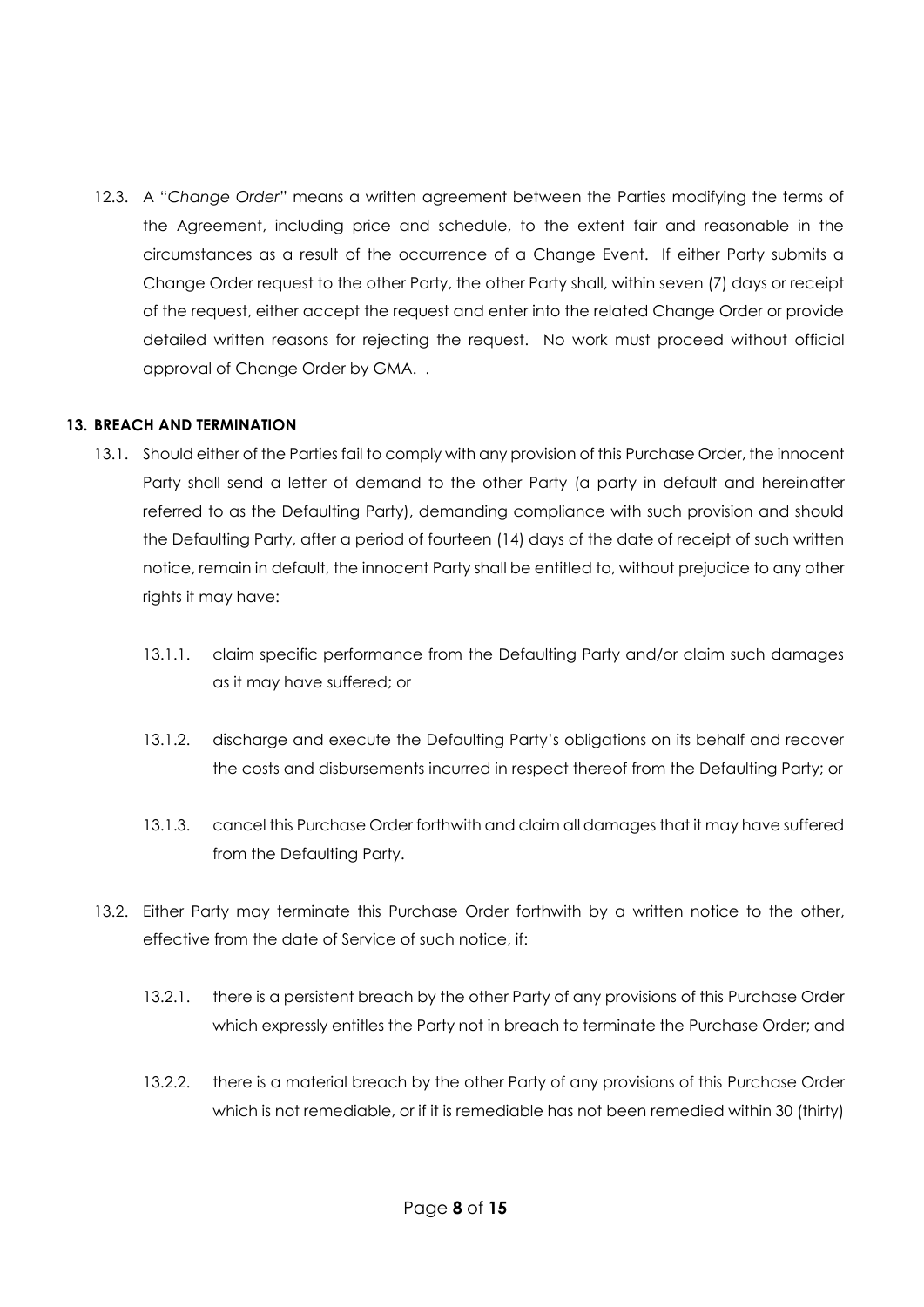days of the service of a written notice to the defaulting Party specifying the breach and the required remedies.

- 13.3. The Parties may further terminate this Purchase Order, upon giving five (5) days written notice to the other Party, on occurrence of any of the following:
	- 13.3.1. upon commencement of any action, for the dissolution and/or liquidation of the other Party. This includes take overs, mergers and amalgamations, unless agreed to in writing by the Parties; or
	- 13.3.2. if a Party receives a court order to be placed under judicial management, business rescue or to commence liquidation procedures; or
	- 13.3.3. a Party commits an act of insolvency.
- 13.4. Notwithstanding any provision in this Purchase Order or in law, the GMA reserves the right to terminate the Purchase Order or temporarily defer the provisioning of the goods/services, or any part thereof, at any phase with immediate effect on written notice of 30days to the Service Provider, should the GMA in its sole and absolute discretion decide not to proceed with or to defer the provisioning of the goods/services;
- 13.5. In the event of termination of the services in accordance with Clause 13.4 hereof, the Service Provider will be paid for such services which have already been rendered.

# **14. LIMITATION OF LIABILITY AND INDEMNITY**

- 14.1. Under no circumstances shall a Party be liable for any indirect, consequential, punitive or like damages which may arise pursuant to this Purchase Order.
- 14.2. The Service Provider indemnifies and holds GMA harmless against all loss, liability, damage or expense of whatsoever nature and howsoever arising, any claims or liabilities which are attributable to or caused by the negligent or intentional act/s or omissions of the Service Provider and/or any of its employees and/or agents in performing (or failing to perform, as the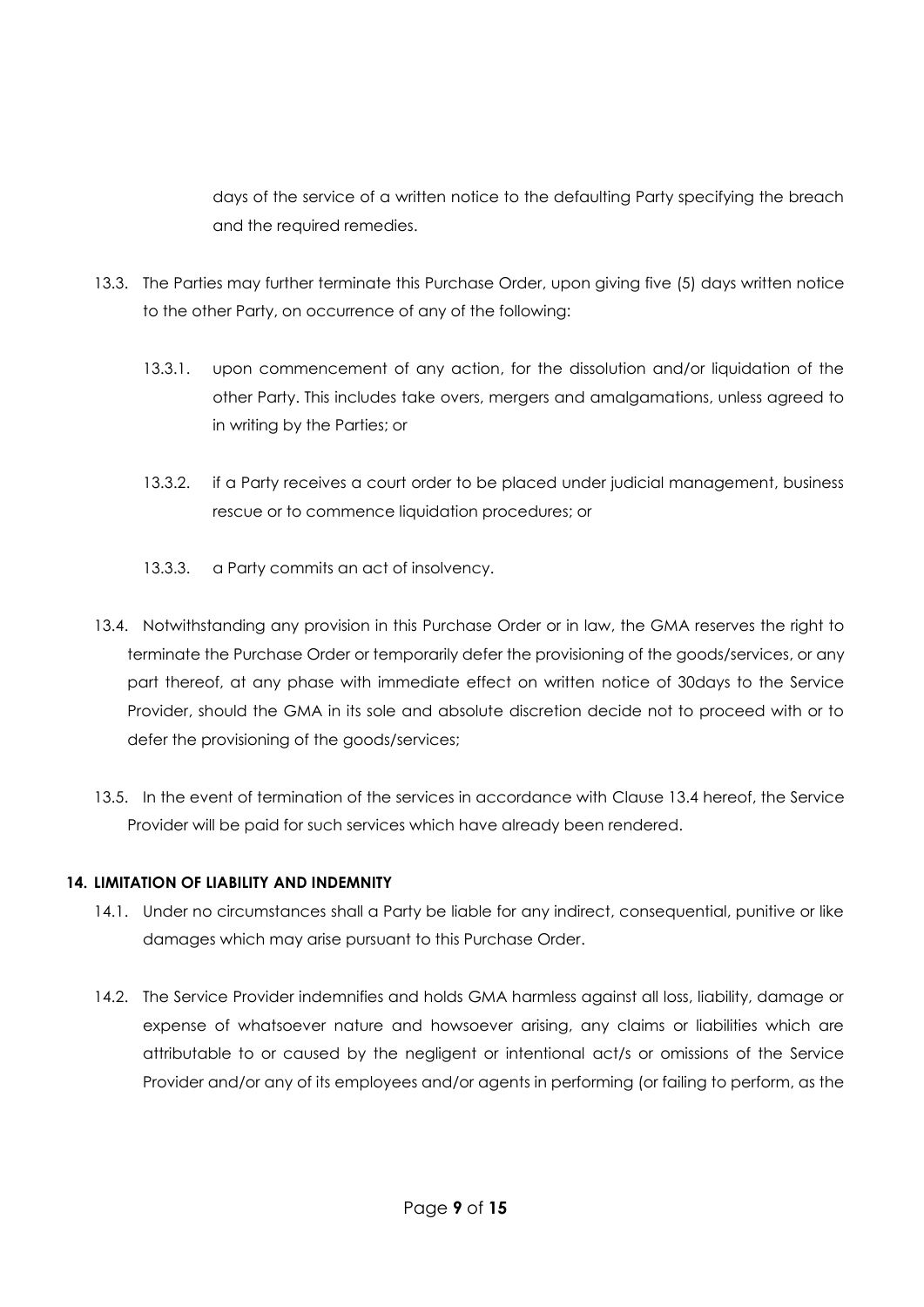case may be) its duties and rendering the services (or failing to render the services, as the case may be) in terms of this Agreement.

- 14.3. Similarly, GMA indemnifies and holds the Service Provider harmless against all loss, liability, damage or expense of whatsoever nature and howsoever arising which the Service Provider or any person and/or third party may suffer as a result of any claims or liabilities which are attributable to or caused by the negligent or intentional act/s or omissions of the GMA and/or any of its employees and/or agents in performing (or failing to perform, as the case may be) its duties and rendering the services (or failing to render the services, as the case may be) in terms of this Agreement.
- 14.4. To the maximum extent permitted by law and notwithstanding and superseding anything to the contrary in the Agreement:
	- 14.4.1. Clause 10.1.3 sets out the Service Provider's sole warranty in respect of providing the Services;
	- 14.4.2. the Service Provider undertakes to re-perform at its cost any Services that fail to comply with the standard of care detailed in Clause 10.1.3.1;
	- 14.4.3. Clauses 14.4.1 and 14.4.2 set out the Service Provider's sole obligation;
	- 14.4.4. the aggregate liability of the Service Provider in respect of all deliverables in this project shall be limited to 100% of the fees in respect of the all deliverables in this Purchase Order;
	- 14.4.5. the Service Provider has no liability to GMA for any losses, damages or costs that can be construed as an indirect, special, punitive or consequential losses, damages or costs; and
	- 14.4.6. any claim, action or proceeding against the Service Provider in connection with the Agreement, including any warranty claims under Clauses 14.4.1 and 14.4.2, must be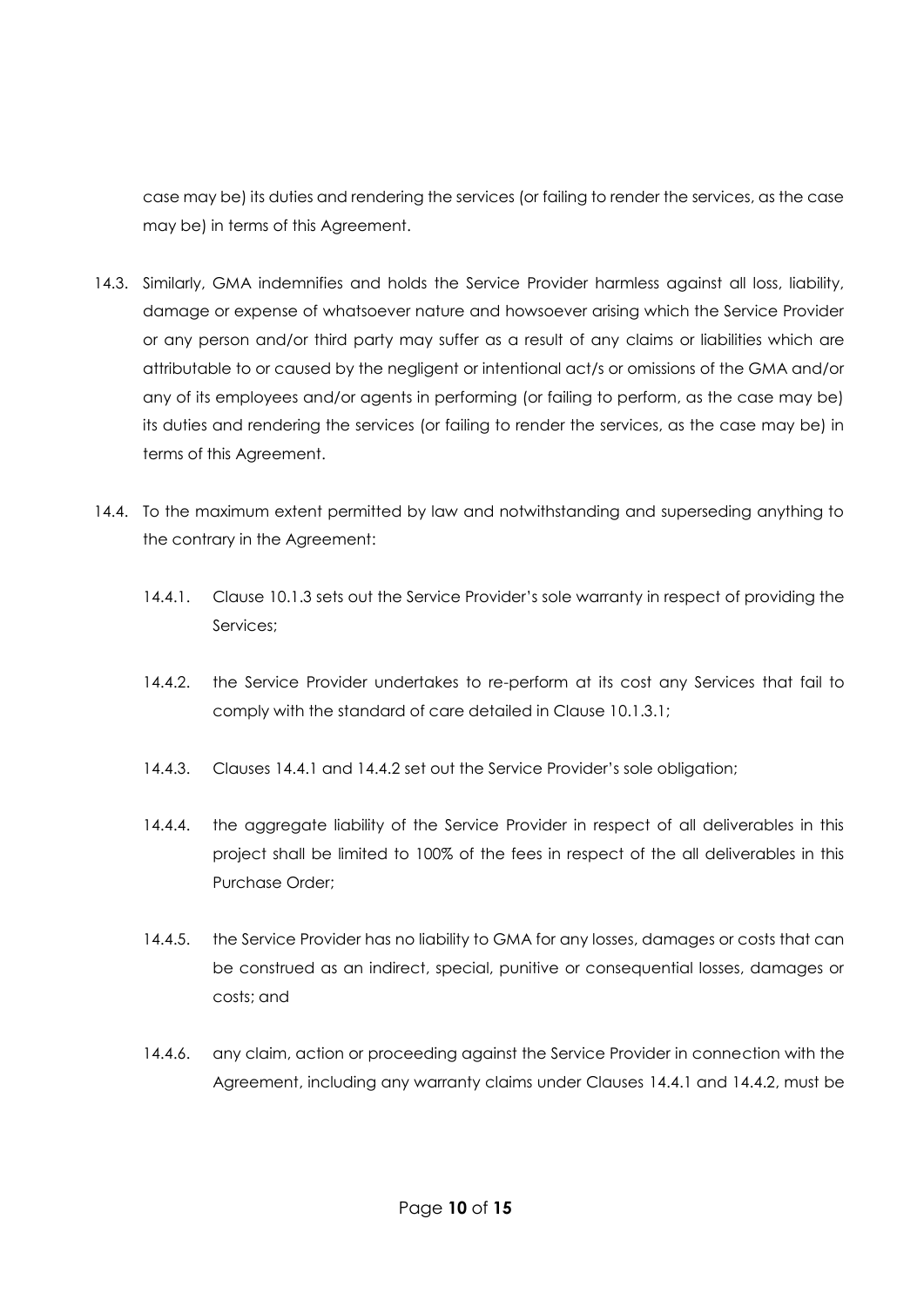made within 12 months of the earlier of completion of the Services and termination of the Agreement.

# **15. INTELLECTUAL PROPERTY**

- 15.1. The Service Provider shall disclose to GMA all data, reports, research and work ("the Works") eligible for copyright made by it during the course of rendering its Services in terms of this Agreement.
- 15.2. The ownership of the copyright in such Works shall irrevocably vest in GMA and the Service Provider hereby waives in favour of GMA any rights in and to such works which may accrue to it arising out of such works, as such works have been specifically commissioned by GMA.
- 15.3. The copyright in and to such works made by the Service Provider during the course of the provision of the Services under this Agreement, shall vest in GMA irrevocably, and the Service Provider shall have no right in respect of the Works, except as may specifically be granted to the Service Provider by GMA in writing.
- 15.4. None of the Intellectual Property Rights in GMA's trademarks and brands shall be used by the Service Provider for any purpose without GMA's prior written consent.
- 15.5. The GMA will retain all Intellectual Property Rights in the Deliverables or services executed by the Service Provider under this Agreement. Any work, service or product developed as part of this Agreement by the Service Provider will be owned wholly by the GMA and all intellectual property rights under such work, service or product will be equally owned by the GMA, excluding the Service Provider's Background Intellectual Property owned or possessed by the Service Provider or any of its affiliates and used by it in fulfilling obligations under the Agreement. However, Service Provider shall ensure, where possible, that GMA is granted free, non-exclusive and perpetual licence to use Background Intellectual Property for the purpose of this agreement.

## **16. NO ASSIGNMENT**

Neither Party shall assign nor purport to assign any of its rights or obligations in terms of this Purchase Order, without the prior written consent of the other Party.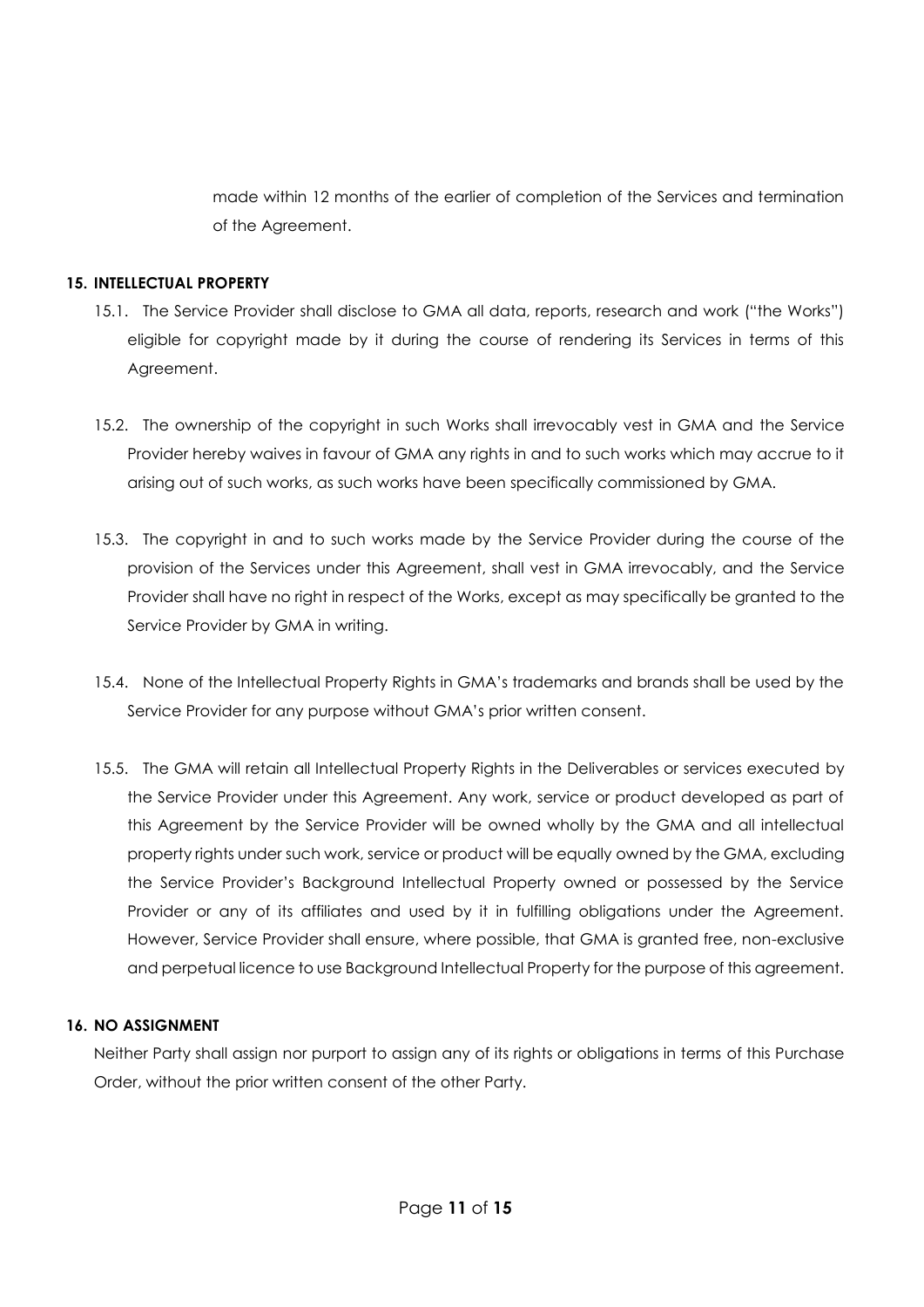#### **17. WAIVER**

Any waiver of any provision or condition of this Purchase Order must be in writing and signed by both Parties, and is effective only to the extent specifically set forth in such writing.

## **18. NON-EXCLUSIVITY**

Nothing in this Purchase Order shall be construed as creating an exclusive relationship between the Service Provider and the GMA, and the Service Provider may continue to provide other services or services of a similar or identical nature to other clients from time to time, provided that the Service Provider does not utilize or disclose the Confidential Information of GMA in the provision of such services, and provided also that the provision of such services will not result in a potential conflict of interest.

# **19. AMENDMENTS TO AGREEMENT**

No amendment to this Agreement shall be valid or have any force or effect unless reduced to writing and signed by duly authorised representatives of both parties.

## **20. DISPUTE RESOLUTION**

- 20.1. In the event that the Parties are unable to resolve their dispute, such dispute shall be finally resolved in accordance with the Rules of the Arbitration Foundation of Southern Africa ("AFSA") by an arbitrator or arbitrators appointed by AFSA.
- 20.2. Either Party to this Agreement may demand that a dispute be referred to arbitration by giving written notice to that effect to the other Party.
- 20.3. The provisions of Clause 20.1 shall not preclude either Party from obtaining urgent interim relief from a court of competent jurisdiction.
- 20.4. The arbitration referred to in 20.2 shall be held:
	- 20.4.1. at Johannesburg;
	- 20.4.2. immediately and with a view to it being completed within 60 (sixty) days after it is demanded; and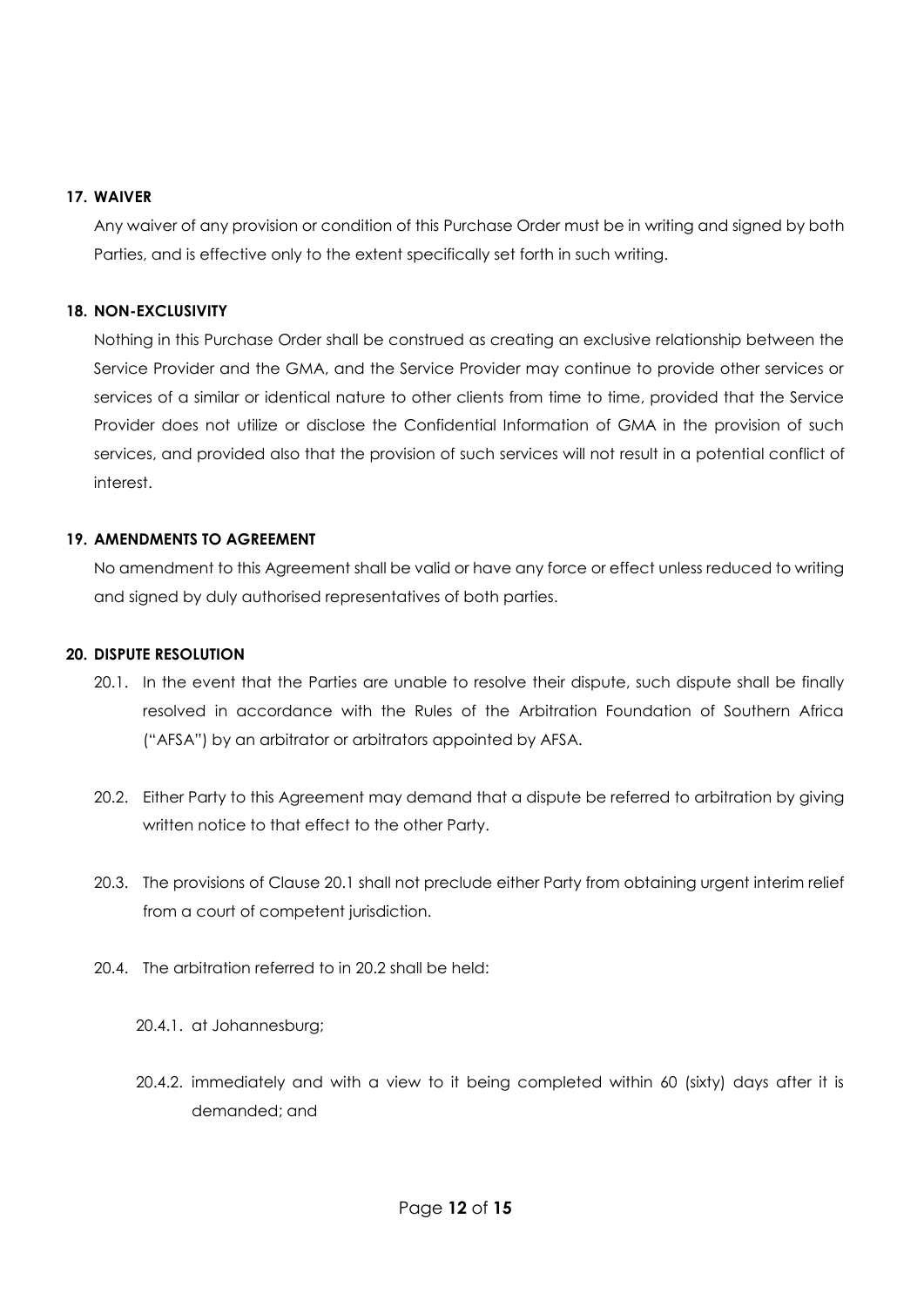20.4.3. through the medium of English.

- 20.5. The Parties irrevocably agree that the decision in arbitration proceedings:
	- 20.5.1. shall be final and binding upon the Parties;
	- 20.5.2. shall be carried into effect; and
	- 20.5.3. may be made an order of any court of competent jurisdiction.
	- 20.5.4. Notwithstanding any dispute which may exist between the Parties and which is subject to resolution in accordance with the foregoing, neither Party shall, pending the outcome of the dispute, delay the provision of any of their obligations in accordance with this Agreement, except in cases where the dispute relates to the continuation/termination of the Agreement, or the core of its existence.

# **21. FORCE MAJEURE**

- 21.1. Neither Party shall be liable for any failure to fulfill its obligations under this Agreement if and to the extent that such failure is caused by any circumstances beyond its reasonable control, including but not limited to flood, fire, earthquake, war, tempest, hurricane, industrial action, government restrictions or acts of God, provided that any Party affected by such circumstances shall notify the other Party thereof as soon as is reasonably possible in the circumstances.
- 21.2. Should a Party be unable to fulfill a material part of its obligations under this Agreement for a period in excess of 60 (sixty) days due to circumstances beyond its control, as contemplated in Clause 21.1, the other Party may, in its sole discretion, cancel this Agreement forthwith by written notice.

## **22. NOTICES**

22.1. Notices in terms of this Agreement shall be in writing and may be delivered by facsimile, by hand, or by registered mail, to the facsimile or addresses of the parties specified on the Purchase Order.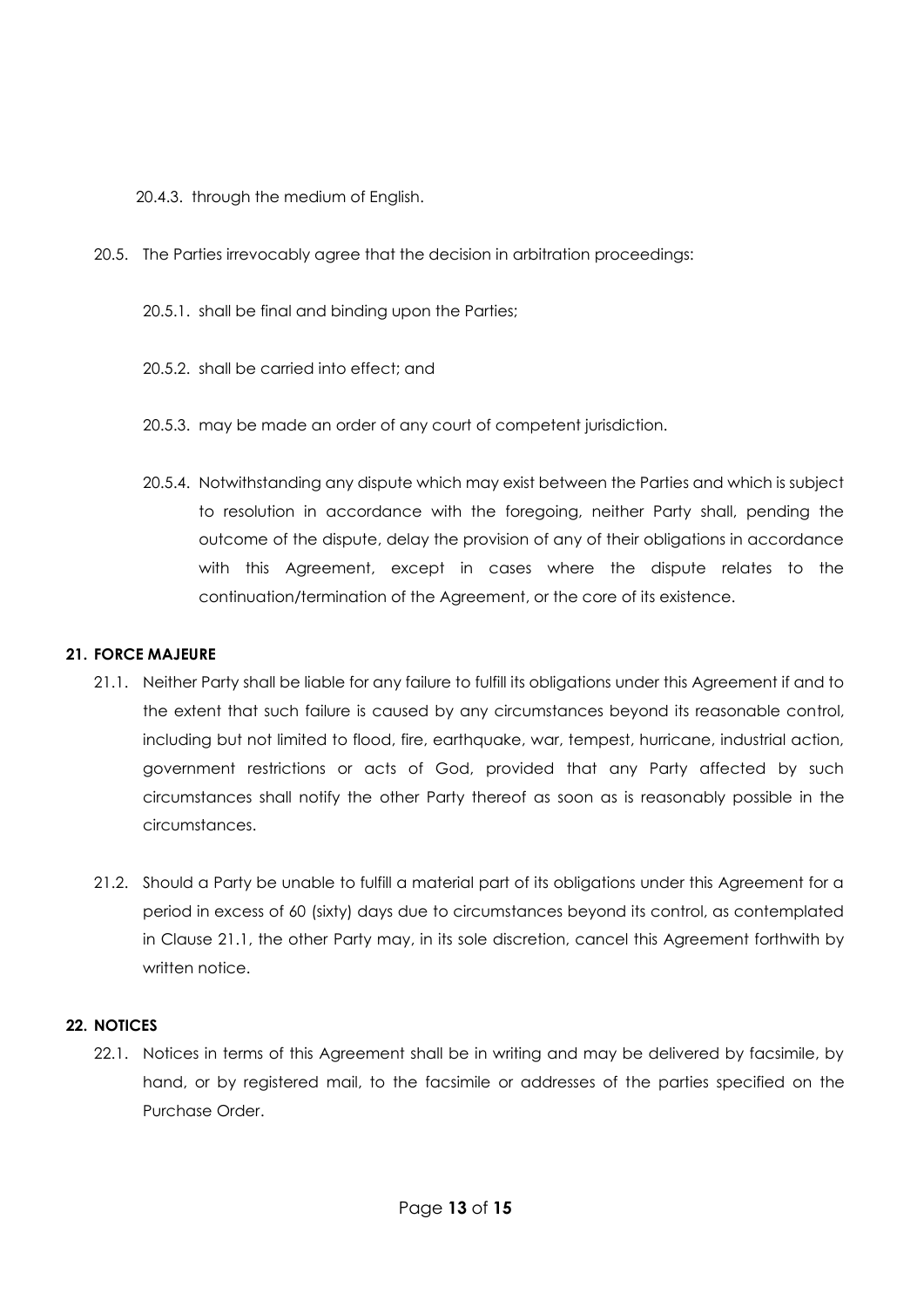- 22.2. Notice will be deemed to have been given:
	- 22.2.1. in the case of hand delivery, upon written acknowledgment or receipt by an officer or other duly authorised employee, agent or representative of the receiving Party;
	- 22.2.2. in the case of a facsimile, twenty four (24) hours after successful transmission; and
	- 22.2.3. if posted by registered post to the Party's address in terms of this Clause, seven (7) days after posting.

## **23. SURVIVAL OF AGREEMENT**

The parties acknowledge and agree that the undertakings given in relation to Confidential Information and dispute resolution shall survive the termination of this Agreement and shall continue to be in force until such time as the Confidential Information becomes public knowledge other than by breach of this Agreement and until any disputes hereto have been disposed of.

# **24. SEVERABILITY**

If the whole or any part of a provision of this Agreement is void, unenforceable or illegal, the whole or that part (as the case requires) of that provision shall be severed and the remainder of this Agreement shall have full force and effect provided that such severance does not amount to rewriting this Agreement or basically altering the nature of this Agreement.

## **25. RESPONSIBLE PERSONS**

25.1. The Parties shall nominate specific persons as their contact persons for the purposes of a specific Agreement.

## **26. MEASUREMENT OF PERFORMANCE**

- 26.1. The contact persons of the Service Provider and the GMA shall have regular meetings to review performance against agreed service levels and provide feedback concerning reasons for nonconformance to service levels where applicable.
- 26.2. Non-conformance will be addressed in terms of Clause 8 and 13 of this Agreement.